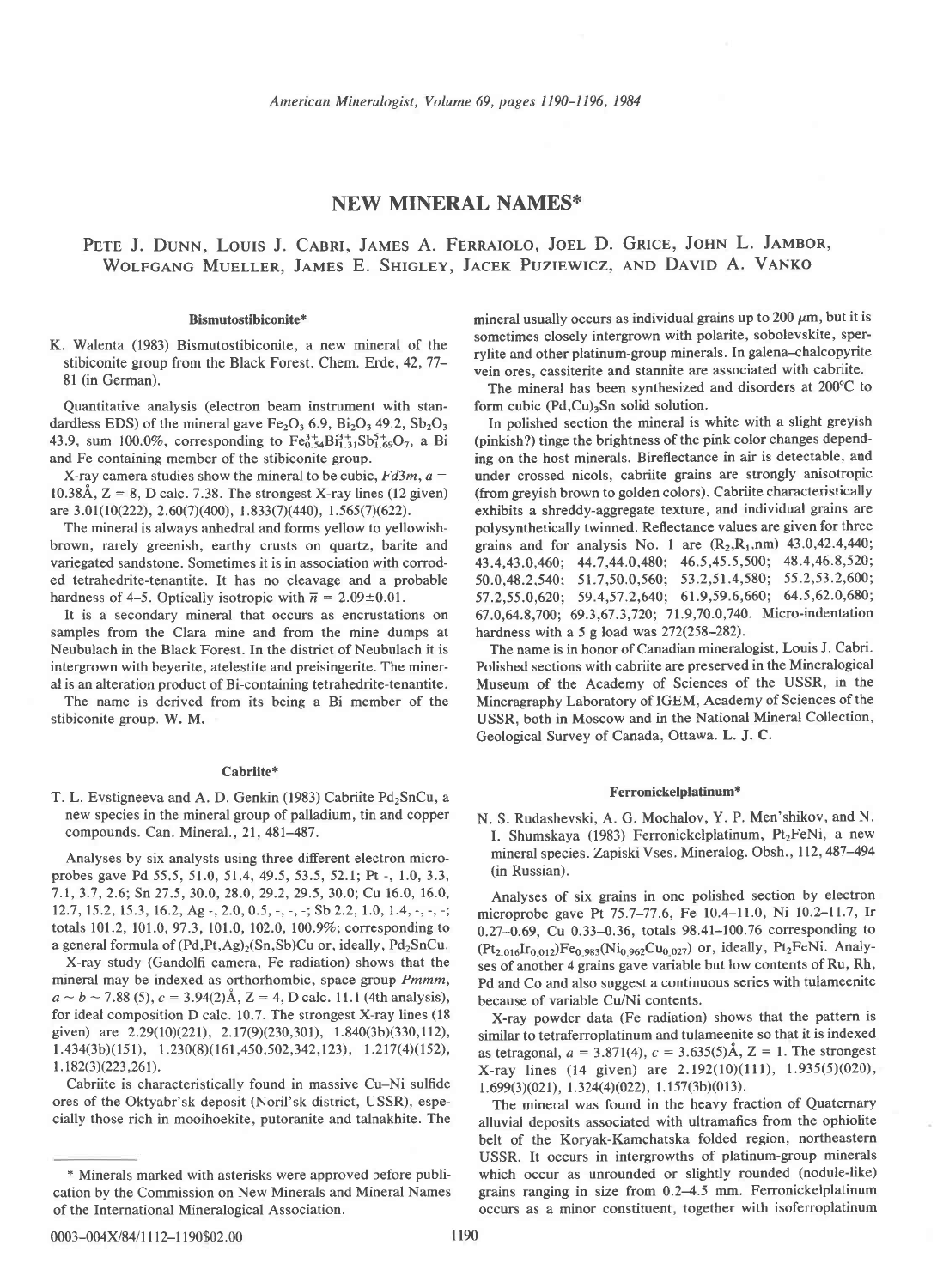and tetraferroplatinum in intergrowths which may consist up to 90-95% of rutheniridosmine and a solid solution of (Pt,Ru,Ir,Os) of up to 30-70%. The Pt-Fe-Cu-Ni minerals also contain inclusions of laurite, irarsite, cooperite, sperrylite, hollingworthite and unnamed RhAs and RhNiAs. Chromite and olivine are also intergrown. Monomineralic areas of the new mineral do not exceed 0.15 mm. It is intensely etched only by hot aqua regia.

The mineral is ductile, polishes well and fragments are silverywhite with a metallic luster. In polished section the mineral has a rosy-cream color, imperceptible bireflectance and is weakly anisotropic. Reflectance values (for the grain whose analysis is reported above) are (R',nm) 56.5,420; 56.4,440; 56.8,460; 57.0,470; 57.4,480; 58.2,500; 58.7,520; 59.0,540; 59.1,546; 59.3,460; 59.7,580; 60.0,589; 60.2,600; 60.5,620; 60.9,640; 61.2,650, 61.4,660; 62.0,680; 62.8,700; 63.4,720; 64.0,740. Microindentation hardness with a 50 g load is 481(381-592).

The name is after the composition. Polished sections containing the mineral are preserved in the Museum of the Leningrad Mining Institute. L. J. C.

## **Genèvéite**

H. Sarp and J. Deferne (1983) "Geneveite" or theisite? Arch. Sc. Genève, 36, 163-168 (in French).

Analysis of the mineral (atomic absorption and  $H<sub>2</sub>O$  by thermal analysis) gave CuO 36.42, ZnO 29.53, CaO  $1.05$ , As<sub>2</sub>O<sub>5</sub> 18.47, H<sub>2</sub>O 13.97, sum 99.45 corresponding to  $(Cu_{5.00}Zn_{3.96}$  $Ca_{0.19}g_{29,15}As_{1,747}O_{13,51}$  . 8.48H<sub>2</sub>O on the basis of 22 oxygens or ideally  $(Cu, Zn)_9As_2O_{14} \tcdot 8H_2O$  or  $(Cu, Zn)_9(AsO_4)_2$   $(OH)_{12}$  $\cdot$  2H<sub>2</sub>O.

The X-ray powder pattern is similar to theisite and is indexed on a hexagonal cell with  $a = 8.26$ ,  $c = 14.70\text{\AA}$ , space group  $P6mm$ ,  $Z = 2$ , D meas. 3.45 calc. 4.19. The strongest X-ray lines (31 given) are  $14.69(35)(001)$ ,  $7.35(50)(002)$ ,  $4.117(35)(110)$ ,  $3.672(60)(004)$ ,  $2.530(100)(122)$ ,  $2.172(30)(214)$ ,  $1.810(35)$  $(126,027), 1.557(30)(141,136).$ 

The mineral occurs as blue to blue-green botryoidal aggregates (to 0.3 mm diameter) of thin hexagonal plates (0.07  $\times$  0.07  $\times$ 0.005 mm). It has a vitreous luster and a basal cleavage. It is soluble in HCI and non-fluorescent in U.V. light. Optically, biaxial negative,  $\omega = 1.790$ ,  $\epsilon = 1.770$  with a slight pleochroism.

Genèvéite is associated with tyrolite and quartz on a dolomite matrix. The specimen is from Tyrol, Austria and is part of the Genève Museum collection, hence its name.

## Discussion:

This mineral was not accepted by the IMA. It is chemically very similar to theisite,  $Cu<sub>5</sub>Zn<sub>5</sub>[(As, Sb)O<sub>4</sub>]<sub>2</sub>(OH)<sub>14</sub>. Theisite$ contains 7.0 wt.%  $Sb_2O_5$  but the crystal chemical significance of this awaits a structure analysis and it does not differentiate genèvéite from theisite at present. There were no single crystal studies for theisite (Mineral. Mag., 46, 49–50; Am. Mineral., 68, 282) and although the author stated that the X-ray powder pattern could be indexed in the hexagonal system, the data were presented in the orthorhombic system. For genèvéite single crystal studies confirmed the hexagonal cell. There are minor differences between the two minerals in the X-ray powder pattem but further comparative studies are needed to warrant genèvéite as a valid species. J. D. G.

#### Keiviite\*

A. V. Voloshin, Ya. A. Pakhomovsky, F. N. Tyusheva (1983) Keiviite  $Yb_2Si_2O_7$ , a new ytterbium silicate from amazonitic pegmatites of the Kola Peninsula. Mineralog. Zhurnal, 5-5, 94-99 (in Russian).

Microprobe analyses (first generation: individual platy crystals, centers of zoned crystals; second generation: margins of zoned crystals, small spherulites growing on zoned crystals of first generation, radial aggregations of platy crystals, respectively) gave: Yb<sub>2</sub>O<sub>3</sub> 55.06, 52.18, 43.42, 40.25, 34.57; Lu<sub>2</sub>O<sub>3</sub> 8.97, 9.33, 6.55, 6.00, 5.22; Er<sub>2</sub>O<sub>3</sub> 6.24, 6.51, 11.44, 9.38, 9.85; Tm<sub>2</sub>O<sub>3</sub> 3.10, 2.99, 2.31, 3.14, 3. 19; DyzO: 1.23, 2.05, 1.47, 4.28, 3.86;  $Ho<sub>2</sub>O<sub>3</sub>$  0.65, 0.80, 0.77, 1.16, 1.26; Tb<sub>2</sub>O<sub>3</sub> 0.04, 0.04, 0.04, 0.04, 0.04; Gd<sub>2</sub>O<sub>3</sub> 0.06, 0.09, 0.07, 0.29, 0.15; Y<sub>2</sub>O<sub>3</sub> 1.02, 1.70, 9.32, 8.87, 15.42: CaO 0.03, 0.03, 0.03, 0.10, 0.07; FeO 0.00, 0.00, 0.00, 0.09, 0.09; SiO<sub>2</sub> 23.47, 23.58, 24.20, 26.03, 26.71; sum 99.87, 99.30, 99.62, 99.63, 100.40, corresponding to the formula  $(Yb_{1.43}Lu_{0.23}Er_{0.17}Tm_{0.08}Y_{0.05}Dy_{0.03}Ho_{0.02}z_{2.01}Si_{1.99}O_7.$  Cleavage cracks and surfaces of some crystals are covered with iron oxides, causing the presence of iron in two analyses.

X-ray powder pattern and physical properties are given for the crystals of first generation. X-ray powder pattern is identical with synthetic  $Yb_2Si_2O_7$  and was indexed by analogy with it. It yields monoclinic, space group  $C_2/m$ ,  $a = 6.840(2)$ ,  $b = 8.916(4)$ ,  $c = 4.745(1)$ Å,  $\beta = 102.11(3)$ °, Z = 2. The strongest X-ray lines (78 given) are:  $4.64(8)(001)$ ,  $3.24(10)(111)$ ,  $3.20(10)(021)$ ,  $3.03(9)$  $(201)$ , D meas. 5.95, calc. 5.99. IR spectrum of the mineral is similar to that of synthetic  $Yb_2Si_2O_7$ .

The mineral is colorless, transparent. Luster vitreous. Cleavage  $\{110\}$  perfect,  $\{001\}$  imperfect. Optically biaxial, negative, 2V = 58°, strong dispersion  $r < v$ ,  $\alpha = 1.723$ ,  $\beta = 1.758$ ,  $\gamma = 1.768$ ; b = X,  $a \wedge Y = 7-8^{\circ}$ ,  $c \wedge X = 3-5^{\circ}$ . Extinction angle of polysynthetic twins  $= 33^{\circ}$ . No fluorescence in UV light, faint green luminescence in cathode rays. Hardness 8632.8-9025.2 MPa (100 g load). The mineral dissolves in cold HCl.

Keiviite occurs as elongated platy and prismatic crystals within violet fluorite in amazonitic pegmatites of the Kola Peninsula. Polysynthetic twins are common. Two generations of the mineral are present. It is associated with fluorite, bastnaesite and hingganite.

The name is for the place Keiva in the Kola Peninsula. Type material is at the A. E. Fersman Mineralogical Museum, Acad. Sci. USSR (Moscow). J. P.

## Lithiotantite\*

A. V. Voloshin, Ya. A. Pakhomovskii, V. I. Stepanov, F. N. Tyusheva (1983) Lithiotantite Li(Ta,Nb)<sub>3</sub>O<sub>8</sub>-a new mineral from granite pegmatites in Eastern Kazakhstan. Mineral. Zhurnal, 5, 1, 91-95.

Analysis by electron microprobe (Li<sub>2</sub>O by atomic absorption) gave Ta<sub>2</sub>O<sub>5</sub> 71.55, Nb<sub>2</sub>O<sub>5</sub> 24.96, SnO<sub>2</sub> 0.57, Li<sub>2</sub>O 2.33, sum 99.41%, corresponding to  $Li_{0.92}(Ta_{1.90}Nb_{1.10})O_8$ . IR spectra show a broad absorption band from 600 to 700  $cm^{-1}$ , containing two week maxima, and several additional bands. The spectra are complicated, however, by mineral inclusions.

X-ray study shows the mineral to be monoclinic, space group  $P2<sub>1</sub>/c$ , unit cell  $a = 7.444$ ,  $b = 5.044$ ,  $c = 15.255A$ ,  $\beta = 107.18^{\circ}$ , Z  $= 4$ , D calc. 7.08, meas. 7.0. The strongest lines (74 given) are  $2.96(100)(\overline{212,014});$   $1.772(60)(206);$   $1.722(80)(226);$  $1.45(80)(232,226,21.10)$ .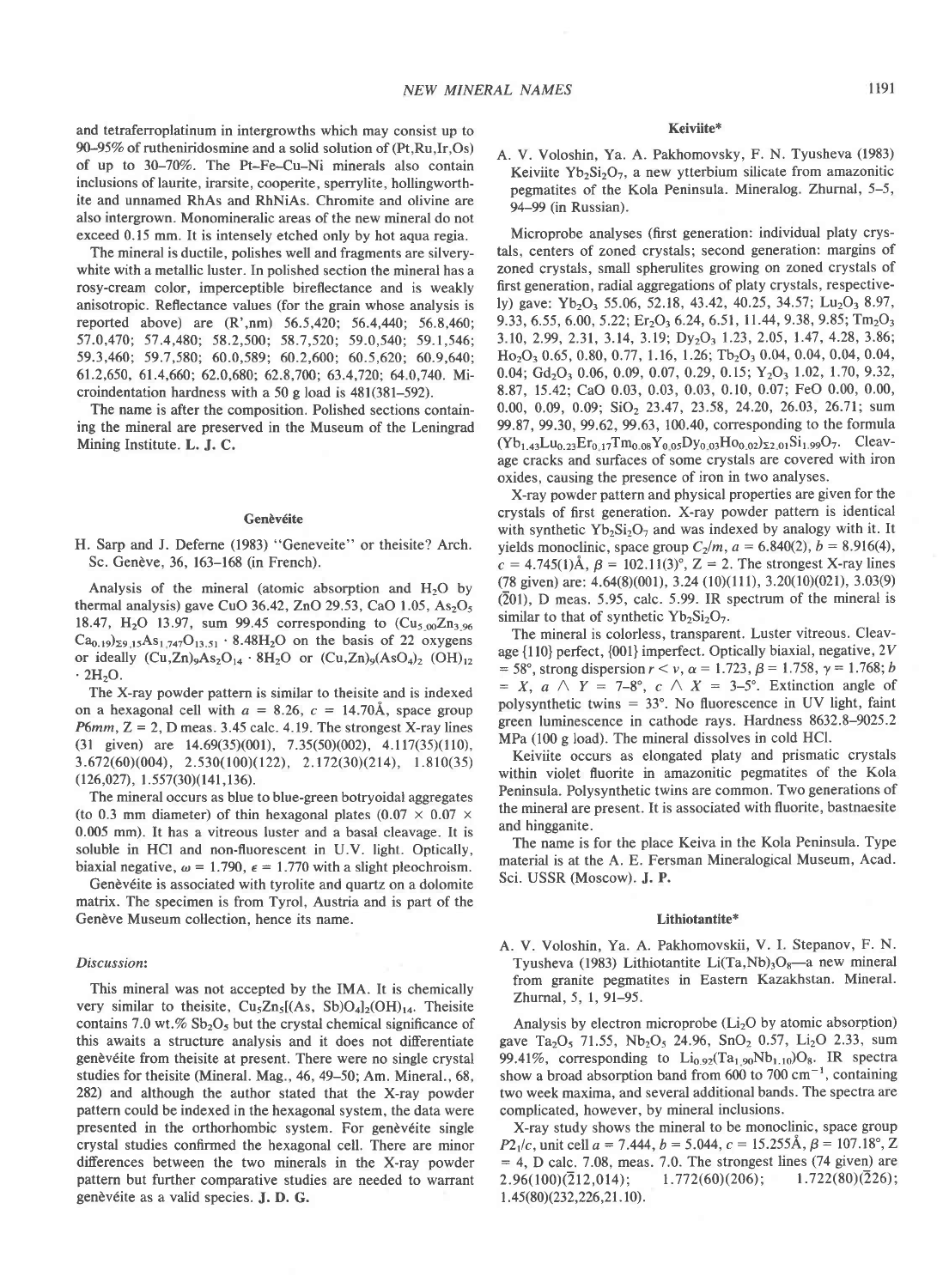The mineral forms equant, poorly formed crystals up to 0.4 mm, in thoreaulitized edge zones of microcline-albite pegmatites of Eastern Kazakhstan. Associated minerals are cassiterite. renkamaite and thoreaulite, and rare fractures through lithiotantite contain lepidolite, apatite and albite. Lithiotantite is colorless, transparent, but stained creamy pink and brownish pink by cassiterite inclusions. Luster adamantine, fracture conchoidal to uneven, moderately brittle, cleavage absent, H 6-6.5. Microhardness measured with a 40 g load: 1200 kg/mm<sup>2</sup>. Weak yellowgreen cathodoluminescence, no ultraviolet luminescence. Strong birefringence,  $ns > 1.9$ , optic sign undetermined owing to strong dispersion. In reflected light, greyish-white without pleochroism, weakly anisotropic. Reflectances vary from 18.3 to 19.1%, depending on wavelength.

The name is for the chemical composition. Samples with lithiotantite are in the A. E. Fersman Mineralogical Museum, Acad. Sci. USSR. D. A. V.

### Phosphofibrite\*

K. Walenta and P. J. Dunn (1984) Phosphofibrite, ein neues Eisenphosphat aus der Grube Clara im mittleren Schwarzwald (BRD). Chemie der Erde,43, ll-16.

Combined electron microprobe and microchemical analyses gave K<sub>2</sub>O 1.9, CuO 2.6, Fe<sub>2</sub>O<sub>3</sub> 46.6, Al<sub>2</sub>O<sub>3</sub> 1.5, P<sub>2</sub>O<sub>5</sub> 34.0, H<sub>2</sub>O 13.4 (by difference), sum 100.0%, corresponding to  $K_{1,00}$  $Cu_{0.81}(Fe_{14.52}^{3+}Al_{0.73})_{\Sigma15.23}P_{11.92}O_{47.68}(OH)_{12.36}$  . 12.33H<sub>2</sub>O, or ideally  $KCuFe<sup>3+</sup><sub>15</sub>(PO<sub>4</sub>)<sub>12</sub>(OH)<sub>12</sub> · 12H<sub>2</sub>O. The mineral is relative$ ly soluble in cold HCl but is unaffected by warm dilute  $HNO<sub>3</sub>$ .

X-ray study shows the mineral to be orthorhombic. space group Pbmn or Pnmn, unit cell  $a = 14.40$ ,  $b = 18.76$ ,  $c = 10.40$ Å,  $Z = 2$ . The strongest lines (29 given) are  $9.50(100)(020)$ ;  $4.35(50)(301,122)$ ;  $3.23(60)(023,421)$ ;  $3.13(60)(242,060,203,430)$ ; 2.99(50)(061,431,151,133); 2.77(50)(252,233,313,501,261,441,520, 511.143).

Phosphofibrite occurs as radial aggregates of fibrous crystals reaching 0.5 mm in length among the secondary minerals at the Clara mine in the central Black Forest, Germany. It is found with beraunite, strengite, and barium-pharmacosiderite on quartz. It is yellow or yellowish green, weakly translucent, luster vitreous, more or less perfect cleavage along one pinacoid. H about 4. D 2.90 (hydrostatic suspension), 2.94 (calc.) from X-ray data. Optically biaxial, negative,  $\alpha = 1.755$ ,  $\gamma = 1.790$  (both  $\pm 0.004$ ), moderate 2V,  $r \ll v$ , Y parallel to the long direction of the crystal.

The mineral name is taken from its chemistry and crystal habit. Phosphofibrite is structurally related to kidwellite. J. E. S.

### Protojoseite

E. M. Zav'lyalov and V. D. Begizov (1983) New data on the constitution and nomenclature of the sulfotellurides of bismuth of the joseite group. Zapiski Vses. Mineral. Obsh., 112, 589-601 (in Russian).

Examination of 24 museum samples from 13 deposits worldwide shows that joseite (joseite A) corresponds well with the theoretical formula  $Bi<sub>4</sub>TeS<sub>2</sub>$  and that mutual substitution of Te for both Bi and S extends the solid-solution field to  $Bi_{4+x}$ Te<sub>1-x-y</sub>S<sub>2+y</sub> (where x = 0.08 to 0.33, and y = -0.11 to 0.09). Substitutions of Pb for Bi, and Se for S are minor. Joseite B,

theoretically Bi<sub>4</sub>Te<sub>2</sub>S, shows a field of solid solution corresponding to  $Bi_{4+x}Te_{2-x}S$  (where  $x = -0.04$  to 0.11). A third sulfotelluride, protojoseite, was found in two samples from Rezbanya, Roumania, and in two from the Malishevskii Izumrydrye pit, Urals; eight microprobe analyses gave compositions which indicate that the theoretical formula,  $Bi<sub>3+x</sub>$ , extends to  $Bi<sub>3+x</sub>$ Te<sub>1-x-v</sub>S<sub>1+v</sub> (where x = -0.02 to 0.14, and y -0.05 to 0.17). Substitutions of Pb for Bi, and Se for S are minor. The solid solution fields of joseite A, joseite B, and protojoseite do not overlap; the individuality of the three minerals also is suggested by their coexistence in one sample.

The crystal structure of joseite A was determined by M. A. Peacock in 1941: hexagonal,  $R\bar{3}m$ ,  $a = 4.25$ ,  $c = 39.77\text{\AA}$ . The structural motif, strongly reflected in systematic variations in the X-ray powder pattern, leads to a dimensionally similar cell, but different space group, for joseite B. The X-ray pattern of protojoseite is reminiscent of that of joseite-B, but many lines are displaced, split, or new. The strongest lines for protojoseite (57.3 mm camera, Fe rad.) are:  $3.15(10)(1.0.\overline{1}.10)$ ,  $2.29(7)(1.0.\overline{1}.20)$ ,  $1.571(4)(2.0.\overline{2}.20), \quad 1.441(4)(1.1.\overline{2}.30), \quad 1.379(4)(1.2.\overline{3}.10),$  $1.251(4)(3.0.\overline{3}.30)$ . Utilization of the basic structural motif and indexing of powder patterns from four protojoseite samples gave a hexagonal cell with  $a = 4.330$  to 4.340,  $c = 57.65$  to 58.19Å; assuming  $Z = 6$  and 5 atoms in the formula, D calc. is 8.48 to 8.52  $g/cm<sup>3</sup>$ . Calculated densities of joseite-A and joseite-B are in this range, but with  $Z = 3$ .

#### Discussion

Thorough documentation of the microprobe and X-ray powder data, and their interpretations, but no physical or optical properties are given. The material is apparently suitable for singlecrystal X-ray study; confirmation of the cell dimensions, especially the large but plausible  $c$  value, is highly desirable and a fuller description is needed. The new name appears in the paper four times, twice as proto-joseite. J. L. J.

#### Strontio-chevkinite\*

S. E. Haggerty and A. N. Mariano (1983). Strontian-loparite and strontio-chevkinite: two new minerals in rheomorphic fenites from the Parana Basin carbonatites. South America. Contrib. Mineral. Petrol., 84, 365-381.

Analyses by electron microprobe gave (average of 32 analyses)  $TiO<sub>2</sub>$  23.16,  $SiO<sub>2</sub>$  20.45,  $ZrO<sub>2</sub>$  10.3, FeO 6.0, CaO 2.0, SrO 19.6,  $La_2O_3$  9.18,  $Ce_2O_3$  9.35, and minor amounts of  $Nb_2O_5$ ,  $Al_2O_3$ ,  $Cr_2O_3$ , MnO, MgO, BaO, Na<sub>2</sub>O, K<sub>2</sub>O, PbO, and Y<sub>2</sub>O<sub>3</sub> (totalling  $0.84\%$ ), sum =  $100.85\%$ , corresponding to  $(Sr_2[La, Ce]_{1.5} Ca_{0.5})_4(Fe_0^2+Fe_0^3+)(Ti, Zr)_2Ti_2Si_4O_{22}$ , the strontium analog of chevkinite.

X-ray study shows the mineral to be monoclinic, space group  $P2_1/a$ , with  $a = 13.56$ ,  $b = 5.70$ ,  $c = 11.10$  Å,  $\beta = 100.32^{\circ}$ ,  $V =$ 844.86Å<sup>3</sup>. The strongest X-ray diffraction lines (34 given) are  $3.01(100)(401), 1.97(75)(024), 2.19(70)(421), 2.51(40)(022),$  $2.73(30)(004)$ ,  $2.85(25)(020)$ Å. Calculated density is 5.44 g/cm<sup>3</sup>.

The mineral is opaque in 30  $\mu$ m polished thin sections, gray in reflected light, and strongly anisotropic in shades of gray, with a characteristic flesh-red color. Reflectivity is estimated, by comparison with strontian-loparite, at  $\simeq$  10% in air and  $\simeq$  2% in oil. It has a submetallic luster and is typically twinned in thick parallel lamellae or as interpenetration twins.

Strontio-chevkinite occurs as rounded grains, up to 1.5 mm in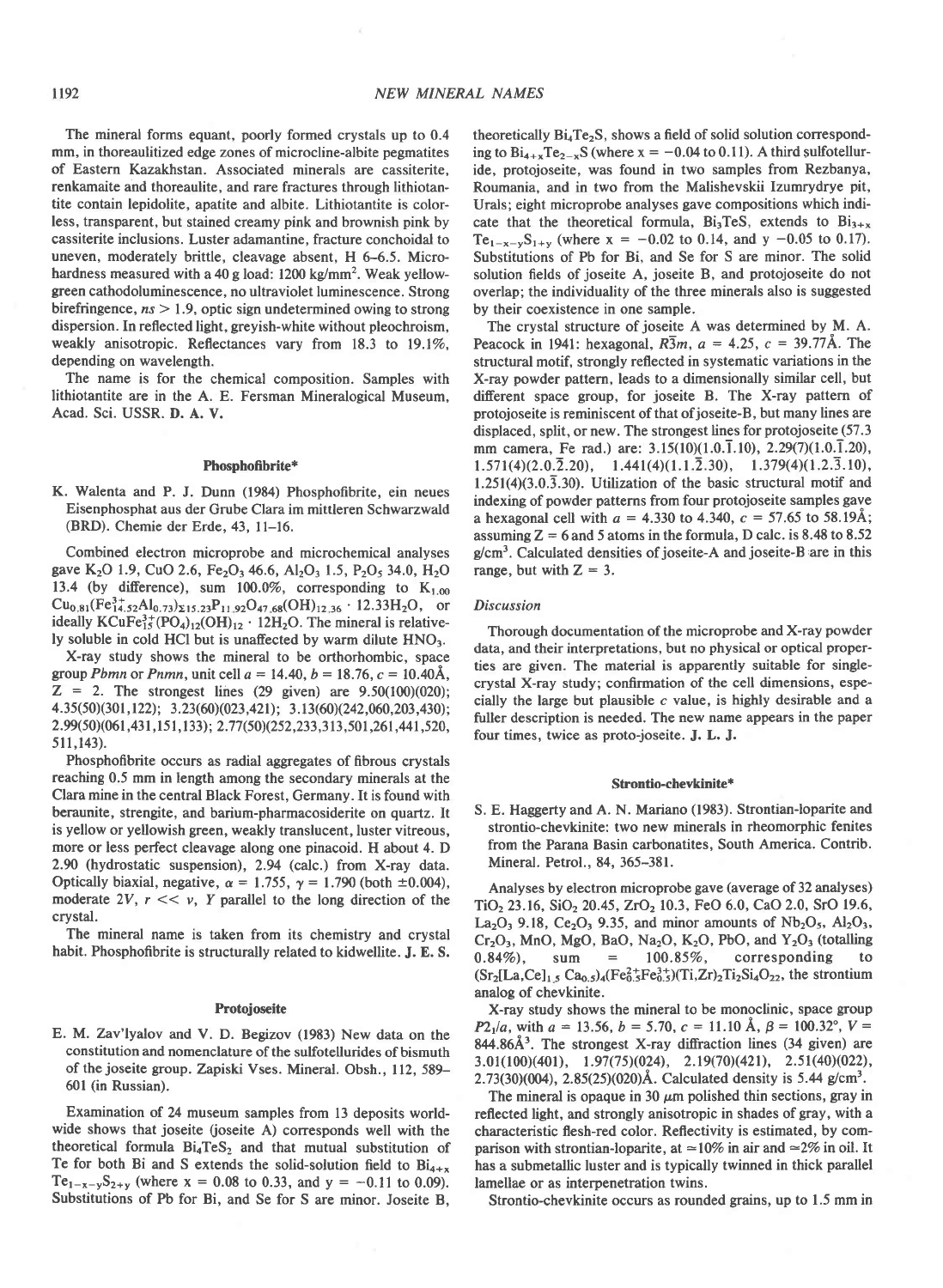diameter, associated with strontian-loparite (tausonite) and lamprophyllite in fenite from Sarambi, Paraguay.

The name is from the chemical and crystallographic relation to chevkinite. Type material is deposited at the Smithsonian Institution, Washington, D. C., and the British Museum (Natural History), London. J. A. F.

#### Tantite\*

A. V. Voloshin, Ya. A. Pakhomovskii, G. A. Perlina (1983) Tantite  $Ta_2O_5$ —a new mineral from granitic pegmatites of the Kola Peninsula. Mineral. Zhurnal, 5, no. 3, 90-93.

Analysis by electron microprobe gave Ta<sub>2</sub>O<sub>5</sub> 98.28, Nb<sub>2</sub>O<sub>5</sub> 1.36, TiO<sub>2</sub> 0.08, sum 99.72%, corresponding to  $(Ta_{1.952}Nb_{0.045})$  $Ti_{0.004}$  $O_{5}$ . Backscattered electron images and maps of characteristic X-rays indicate a high degree of homogeneity for the major elements.

X-ray study shows the mineral to be triclinic, unit cell  $a =$ 3.80(2),  $b = 3.79(2)$ ,  $c = 35.74(4)$ Å,  $\alpha = 90.92^{\circ}$ ,  $\beta = 90.18^{\circ}$ ,  $\gamma =$ 90°,  $Z = 6$ , D calc. 8.45. The strongest lines (33 given) are  $3.01(100b)(017), 2.429(50)(\overline{11}6), 1.844(90b)(024,\overline{1}0.17),$  $1.573(80)(0\overline{2}.13), 1.004(50)(\overline{13}.19,\overline{23}.11).$ 

The mineral forms veinlets 0.5 mm long and 0.02 mm wide, and 0.04 to 0.05 mm lenticular segregations, as well as interstitial material in microlite crystal aggregates, in granitic pegmatites of the Kola peninsula. Associated minerals are stibiotantalite, holtite, and a  $CaTa_4O_{11}$  phase. Tantite is colorless, transparent, adamantine luster, cleavage absent. Microhardness measured with a 20 g load is 1300 MPa. Weak blue cathodoluminescence, no ultraviolet luminescence. In reflected light, greyish-white and anisotropic. Reflectances vary from 14.2 to 17 .5%, depending on crystal orientation and wavelength.

The name is for the chemical composition. Samples are in the A. E. Fersman Mineralogical Museum, Acad. Sci. USSR. D. A. V.

#### Tusionite\*

S. L Konovalenko, A. V. Voloshin, Ya. A. Pakhomovskii, S. A. Anan'ev, G. A. Perlina, D. L. Rogachev, V. Ya. Kuznetsov (1983) Tusionite MnSn $(BO_3)_2$ —a new borate from granite pegmatites of the southwest Pamirs. Doklady Akad. Nauk sssR,272, 1449-1453.

Analysis by electron microprobe gave MnO 20.46, FeO 3.57, CaO 0.39,  $SnO<sub>2</sub> 52.45$ ,  $B<sub>2</sub>O<sub>3</sub> 23.51$ ,  $H<sub>2</sub>O$  not detected, sum 100.39, corresponding to  $(Mn_{0.84}Fe_{0.15}Ca_{0.02})Sn_{1.02}B_{1.97}O_6$ . The DTA curve shows endothermic peaks up to 1050'C, as well as weak exothermic peaks interpreted as evidence for oxidation of Fe and Mn. Heating above 1050'C results in fusion and effervescence. IR spectra show absorption bands at 1250, 960, 765, 742, 675 and 450 cm<sup>-1</sup>, identical to synthetic MnSn(BO<sub>3</sub>)<sub>2</sub> except for minor shifts owing to displacement of  $BO<sub>3</sub>$  groups as a result of the Fe content of natural tusionite.

X-ray studies by powder diffractometry and single crystal techniques show the mineral to be trigonal, space group  $R\overline{3}$ ,  $a =$  $4.787 \pm 0.005$ ,  $c = 15.30 \pm 0.02$ Å,  $Z = 3$ , D calc. 4.85, meas. 4.73. The strongest lines (21 given) are  $3.65(90)(102)$ ,  $2.818(100)(014)$ ,  $2.393(60)(110)$ ,  $1.999(60)(\overline{2}02)$ ,  $1.744(80)(116)$ . Isostructural with dolomite.

The mineral occurs as lamellar intergrowths up to 1.5 cm with

tetrawickmanite, and as small tabular crystals in miarolitic cavities associated with tourmaline, danburite, hambergite, quartz, orthoclase and albite, in the axis of granitic pegmatites. The pegmatites cut Precambrian gamet-biotite gneiss in the Tusion River valley of the Pamir mountains. The mineral is yellow-brown to colorless, vitreous luster, transparent and translucent. Cleavage perfect {001}. Microhardness determinations under a load of 40 g vary, according to orientation, from 40O to 750 kg/mm<sup>2</sup>. Reflectance varies from 9.0 to 12.0%, according to crystal orientation and wavelength. Optically uniaxial, negative, ns  $\omega$  = 1.854,  $\varepsilon$  = 1.757 (both ±0.002). No cathodoluminescence or ultraviolet luminescence.

The name is for the Tusion River. near the occurrence. Samples containing tusionite are in the Mineralogical Museum, Acad. Sci. USSR, Moscow. D. A. V.

#### Vyuntspakhite\*

A. V. Voloshin, Ya. A. Pakhomovsky, Yu. P. Menshikov, A. S. Povarennykh, D. L. Rogachev (1983) Vyuntspakhite Y<sub>4</sub>Al<sub>2</sub>Al- $Si<sub>5</sub>O<sub>18</sub>(OH)<sub>5</sub>$ , a new yttrium-aluminum silicate from amazonite pegmatites of the Kola Peninsula. Mineralog. Zhurnal, 5-4, 89-94 (in Russian).

Microprobe analyses gave (crystals of first generation and crystals of second generation-in one specimen, crystals of second generation from voids, crystals of second generation from veinlets, respectively):  $Y_2O_3$  17.76, 21.18, 23.13, 34.66;  $Yb_2O_3$  22.80, 17.65, 15.35, 7.03;  $Er_2O_3$  6.86, 6.31, 6.58, 3.22;  $Dy_2O_3$  2.67, 3.93, 3.84, 1.65; Lu<sub>2</sub>O<sub>3</sub> 3.40, 2.10, 2.49, 0.89; Tm<sub>2</sub>O<sub>3</sub> 2.05, 1.92, 1.61, 0.70;  $Gd_2O_3$  0.28, 0.61, 0.32, 0.24;  $Ho_2O_3$  0.22, 0.23, 0.67, 0.32; Tb<sub>2</sub>O<sub>3</sub> 0.37, 0.31, 0.27, 0.00; Al<sub>2</sub>O<sub>3</sub> 13.64, 13.69, 12.85, 14.39;  $SiO<sub>2</sub>$  26.15, 27.84, 29.14, 31.64; H<sub>2</sub>O (by difference) 3.90,4.23,3.75,5.26, sum 100.00 in all. IR spectrum shows the presence of  $SiO<sub>4</sub>$ , AlO<sub>4</sub> and AlO<sub>5</sub> polyhedra in the structure. The ideal formula of the mineral is  $Y_4Al_2AlSi_5O_{18}(OH)_5$ .

Single crystal X-ray study shows the mineral to be monoclinic, space group  $P2_1/c$ ,  $a = 5.830(2)$ ,  $b = 14.763(4)$ ,  $c = 6.261(2)$ Å,  $\beta$  = 123.05(2)°, Z = 1. D calc. = 4.04, meas. = 4.02. The strongest X-ray lines (85 given) are: 7.40(6)(020), 4.98(6)(11 $\bar{1}$ ),  $4.92(6)(110), 3.47(10)(03\overline{1}), 2.604(8)(200.21\overline{2}).$ 

The mineral is colorless, transparent. Luster adamantine. No cleavage. Brittle. H 6-7. Optic axial, positive.  $2V$  meas.  $68^\circ$ , calc. 66°, optical axes plane (010),  $\alpha = 1.680$ ,  $\beta = 1.692$ ,  $\gamma =$ 1.720,  $Z \wedge a = 68^\circ$ ,  $X \wedge c = 40^\circ$ . No fluorescence in UV light. Varieties rich in Y have faint yellow-green luminescence in cathode rays.

Vyuntspakhite forms 0.5-0.7 mm long and 0.05-0.2 mm thick slender prismatic crystals in small cavities within violet finegrained fluorite in amazonite pegmatites of the Kola Peninsula. It is associated with fluorite, xenotime, and bastnaesite. Two generations of the mineral were found.

The name is for the moutain Vyuntspakh in the Kola Peninsula. Type material is at the A. E. Fersman Mineralogical Museum Acad. Sci. USSR (Moscow). J. P.

#### Walentaite\*

P. J. Dunn, D. R. Peacor, W. L. Roberts, T. J. Campbell, and R. A. Ramik (1984) Walentaite, a new calcium iron arsenate phosphate from the White Elephant Mine, Pringle, South Dakota. Neues Jahrb. Mineral. Monatsh., 169-174.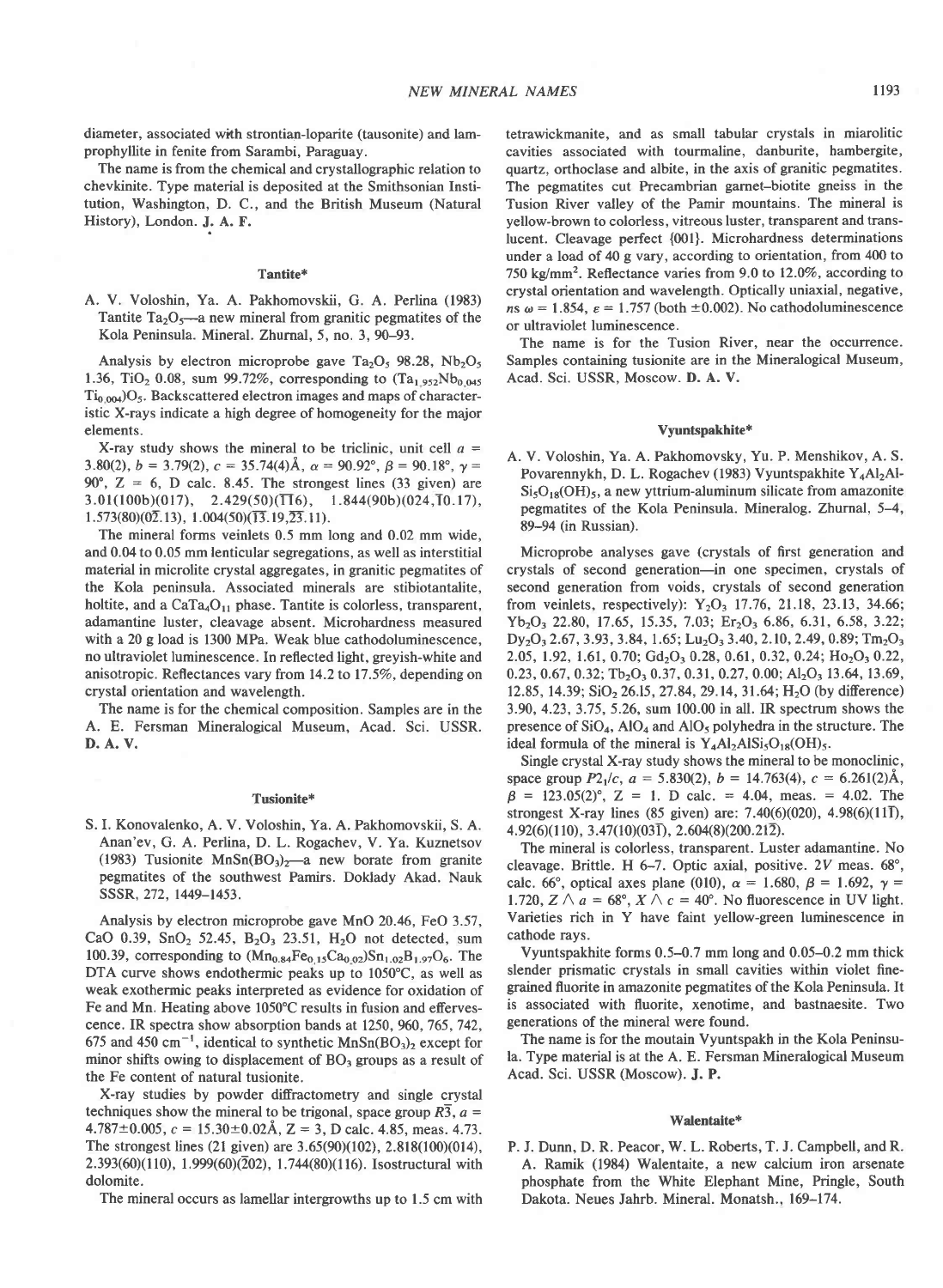Microprobe, microchemical, and TGA-EG analyses, when normalized, gave  $A_2O_3$  0.5, Fe<sub>2</sub>O<sub>2</sub>28.3, FeO 3.2, CaO 2.9, MnO 3.1,  $As_2O_5$  32.9,  $P_2O_5$  12.5,  $H_2O$  16.6, sum 100.0%. Trace amounts ofF were also detected. This corresponds to a proposed chemical formula (Z = 1) of  $H_{0.47}(Ca_{1.70}Mn_{1.44}Fe_{1.47}^{2+})_{\Sigma4.61}(Fe_{11.67}^{3+})$  $Al_{0.32}$ )<sub>2,11</sub> eg(AsO<sub>4</sub>)<sub>9,42</sub>(PO<sub>4</sub>)<sub>5,80</sub>  $\cdot$  ~30.09H<sub>2</sub>O, or ideally H<sub>4</sub>(Ca,  $Mn$ ,Fe)<sub>4</sub>Fe<sup>3+</sup>(AsO<sub>4</sub>)<sub>10</sub>(PO<sub>4</sub>)<sub>6</sub> · ~28H<sub>2</sub>O. This formula is considered tentative pending structural study when more suitable material is found. On heating, water loss took place at 21°C (dehydration), and then between 60-230'C and 230-480"C with corresponding H<sub>2</sub>O pressure maxima at 175 and 337°C. This was followed by arsenate decomposition between 480-955"C.

X-ray study by Weissenberg and precession methods shows the mineral to be body-centered orthorhombic, space group 1222,  $I2_12_12_1$ , Imm2, Ima2, Immm, or Imam. Unit-cell parameters are  $a = 26.24(6)$ ,  $b = 10.31(1)$ , and  $c = 7.38(1)$ Å. The strongest lines (31 given) are 12.9(100)(200), 6.56(20)(400), 4.82(20)(220), 4.43(30)(411), and 3.00(50)(022).

Walentaite is bright yellow with a vitreous luster and a yellow streak. Cleavage perfect {010}. H (est.) approximately 3. D 2.72 (heavy liquid), 2.72 (calc.). The mineral is brittle with no discernible UV fluorescence. It forms rosette-like aggregates of thin, bladed crystals approximately  $20 \times 60 \times 1-2 \mu m$  in size which are elongate on  $[001]$  and flattened perpendicular to  $b$  so that {010} is the dominant form. It can also occur as coatings on other minerals. Optically biaxial positive,  $\beta = 1.738(4)$ ,  $\gamma =$ 1.779(4);  $\alpha$  and 2V could not be determined. Weakly pleochroic with  $Z =$  medium yellow-green,  $Y =$  pale yellow green; absorption  $Z \leq Y$ ; orientation  $Z = c$ ,  $Y = a$ ; dispersion not discernible.

The mineral occurs in several distinct parageneses in a portion of the White Elephant Mine, near Pringle, Custer County, South Dakota, where primary phosphates and arsenides had been extensively altered. Associated minerals include frondelite, rockbridgeite, loellingite, spessartine, quartz, tridymite, and muscovite. Based on its occurrence with tridymite, it is suggested that walentaite and its associated secondary phosphates were not derived by interaction of primary phosphates with late-stage pegmatitic fluids. Rather, they apparently originated due to the interaction of supergene solutions with primary phosphates at relatively recent times when erosion caused the pegmatite to interact with near-surface waters.

The name is for Dr. Kurt Walenta of the University of Stuttgart. Type material is preserved at the Smithsonian Institution, Washington, D. C. J. E. S.

#### Xitieshanite\*

L. Xilin, Z. Jingliang, and L. Jiaju (1983) Xitieshanite-a new ferric sulphate mineral. Geochemistry (China) 2,261-267.

Analysis of the mineral gave  $Fe<sub>2</sub>O<sub>3</sub>$  26.15, FeO 0.18, Al<sub>2</sub>O<sub>3</sub> 0.01, MgO 0.03, CaO 0.09, K<sub>2</sub>O 0.03, Na<sub>2</sub>O 0.07, SO<sub>3</sub> 27.69, H<sub>2</sub>O 45.02, sum 99.27%, corresponding to  $(K_{0.01}Na_{0.03})0.04$  $(Fe_{0.03}^{2+}Mg_{0.01}Ca_{0.02})_{0.06}(Fe_{3.83}^{3+}Al_{0.002})_{3.83}S_{4.05}H_{58.47}O_{47.19}$ , or  $Fe^{3+}$  $(SO<sub>4</sub>)(OH) \cdot 7H<sub>2</sub>O$ . The mineral is soluble in cold water or dilute acids. The DTA curve shows strong endothermic peaks at 85° and 170"C (dehydration), a weak endothermic peak at 460'C (loss of OH), and a strong endothermic peak at  $735^{\circ}$ C (loss of SO<sub>3</sub>). These results are supported by the three-step weight loss as determined by TGA methods. The infrared spectrum shows molecular  $H_2O$  and  $SO_4$ .

Single-crystal X-ray study shows the mineral to be monoclinic,

 $\langle$ 

space group  $P2_1/a$ , unit cell  $a = 14.102$ ,  $b = 6.908$ ,  $c = 10.673\text{\AA}$ ,  $\beta = 111.266^{\circ}$ ,  $V = 968.9\AA^{3}$ ,  $Z = 4$ . The strongest lines (88 given) are  $6.67(60)(\overline{2}01)$ ,  $6.09(50)(110)$ ,  $5.69(50)(011)$ ,  $4.96(100)(002)$ ,  $4.81(100)(\overline{2}11)$ , and  $3.90(90)(211)$ .

The mineral occurs in small amounts as rhombic rectangular crystals or massive aggregates up to  $2 \times 2$  cm. It is bright green with a light yellow tint, translucent to nearly transparent, streak yellow, cleavage imperfect, fracture uneven to conchoidal. H (VHN) =  $62.6 \text{ kg/mm}^2$ , corresponding to 2.7 (Mohs). D 1.98 (torsion balance), 1.99 (hydrostatic suspension), 2.02 (calc.). Optically biaxial negative,  $\alpha = 1.536$ ,  $\beta = 1.570$ ,  $\gamma = 1.628$ ,  $2V =$ 77° (calc.), strongly pleochroic,  $X =$  colorless to pale yellow,  $Y =$ pale yellow,  $Z =$  light yellow with a greenish tint,  $r > v$ , extinction parallel or inclined, elongation positive or negative.

Xitieshanite occurs in the middle to lower parts of the oxidation zone of the Xitieshan Pb-Zn deposite in the Qaidam Basin of Qinghai Province, China. It is closely associated with copiapite, roemerite, coquimbite, amarillite, sideronatrite, melanterite, and others. The name is for the deposit. Samples are preserved at the Museum of Geology, Beijing and at the Exhibition Hall of the Institute of Geochemistry, Academia Sinica, Guiyang, Guizhou Province, China. J. E. S.

#### Unnamed aluminum sulfate

Srebrodol'skiy, B. I. (1976) Transformation of aluminum and iron sulfates. Doklady Earth Science Sections, 228,106-107 lEnglish translation of Doklady Akademii Nauk SSSR, 228, 185-187 (1976)]

Chemical analysis of the mineral gave  $Al_2O_3$  13.84,  $Fe_2O_3$  7.19, FeO 0.29, MgO 1.69, CaO 2.92, Na<sub>2</sub>O 0.39, K<sub>2</sub>O 2.41, H<sub>2</sub>O 6.93, SO<sub>3</sub> 49.51, insol. res. 15.1, total 100.22%. After deduction of contaminating gypsum, quartz and kieserite, this yields  $(Al_{1.52},Fe_{0.50})_{2.02} (SO_4)_3 \cdot 1.2 H_2 O$ , or ideally  $Al_2(SO_4)_3 \cdot H_2 O$ .

The DTA curve exhibits a small endothermic peak at 100"C (evolution of hygroscopic  $H_2O$ ), and a significant reaction at 840 $^{\circ}$ C (evolution of SO<sub>3</sub>). The infrared spectra has bands at 3450, 1650, 1125, and 600  $cm^{-1}$ . No X-ray data given.

It occurs as a white, light, porous, pumiceous mineral covering joint walls in coal-bearing rocks at points of seepage of hot gases from spontaneously-ignited spoil heaps of coal mines in the L'vov-Volyn' basin, U.S.S.R., associated with millosevichite,  $(Al,Fe)<sub>2</sub>(SO<sub>4</sub>)<sub>3</sub>$ , quartz, gypsum, and kieserite. Luster vitreous, n  $= 1.57, H 1.5.$ 

The mineral is insoluble in  $H_2O$ , dissolves in dilute HCl. When stored in the laboratory, the monohydrate is transformed into two higher hydrates containing 10 and 13.5  $H<sub>2</sub>O$ . Chemical analyses and physical properties are given for these two phases.

#### **Discussion**

A white hexagonal mineral,  $Al<sub>2</sub>(SO<sub>4</sub>)<sub>3</sub>$ , was reported from burning anthracite mines and dumps in Pennsylvania [Amer. Mineral. 66, 1279(1981)]. J.A.F.

#### Unnamed freudenbergite-related mineral

S. E. Haggerty (1983) A freudenbergite-related mineral in granulites from a kimberlite in Liberia, West Africa. Neues Jahrb. Mineral. Monatsch., 375-384.

Microprobe analysis of the mineral gave  $TiO<sub>2</sub> 80.10$ , 80.75;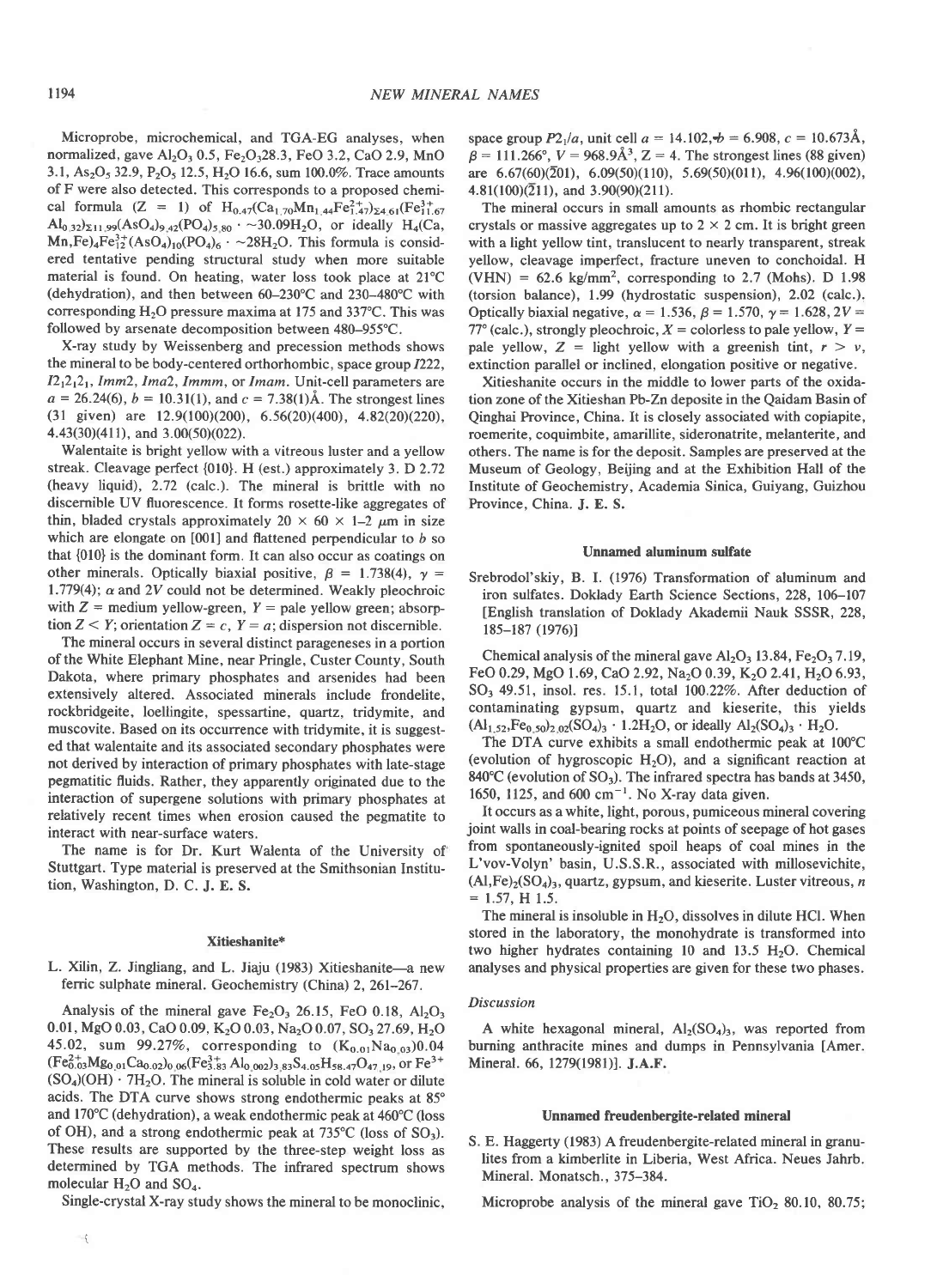$Cr_2O_3$  0.08, 0.22; Al<sub>2</sub>O<sub>3</sub> 0.01, 0.27; FeO 9.20, 7.69; MgO 0.75, l.4l; MnO 0.02, 0.01; CaO 0.42,0.28; BaO 0.59, 0.52; NazO 8.75, 9.11; K<sub>2</sub>O 0.06, 0.03; sum 99.98%, 100.29%, corresponding to  $Na<sub>2</sub>FeTi<sub>7</sub>O<sub>16</sub>$ .

No X-ray data were provided.

The mineral forms a very "distinctive gray" optically anisotropic mantle (50-150  $\mu$ m) thick on cores of rutile. No other mineral data are provided.

It is concluded that this is the ferrous iron analog of freudenbergite  $[Na_2(Ti,Fe)_8O_{16}]$ ; however, the lack of X-ray data prevents the confirmation of this identification.

The mineral is intimately associated with rutile, perovskite, titanite, and ilmenite in lower crustal garnet-clinopyroxeneplagioclase xenoliths entrained in a kimberlite from Liberia. The kimberlite field lies along the  $11^{\circ}$  W parallel,  $7-8^{\circ}$  N latitude in the southern portion of the West Africa bulge. These bodies are Cretaceous ( $\approx$ 129 m.y.), are diamond-bearing, and are present in both pipes and dikes. W.M.

## Unnamed hydrous Fe-Mg-aluminosilicate

Haslam, H. W. (1983): An isotropic alteration of cordierite. Mineral. Mag., 47, 238-240.

Electron microprobe analysis (median of 4 analyses) of an alteration product of cordierite from the Champirar Dome, Malawi, yielded  $SiO<sub>2</sub>$  40.0, Al<sub>2</sub>O<sub>3</sub> 36.0, FeO 5.4, MnO 0.06, MgO 5.6, CaO 0.8, Na<sub>2</sub>O 0.3, K<sub>2</sub>O 0.3, TiO<sub>2</sub> 0.01, H<sub>2</sub>O 11.5 (by difference), total 99.96%. A similar analysis is given for a substance that is found after biotite, or more probably, after replacement of the biotite with cordierite and the subsequent alteration. The substance in both instances is pale yellow in thin section,  $n = 1.565$ ,  $G = 2.51 \pm 0.02$ . X-ray diffraction pattern (no lines given) showed lines characteristic of a dioctahedral kaolinite group mineral.

The cordierite is associated with quartz, orthoclase microperthite, sodic plagioclase, almandine, biotite, sillimanite, magnetite, hercynite, corundum, ilmenite and hematite. J.A.F.

### Unnamed palladium bismuthotelluride(s)

Y. Vuorelainen, T. A. Häkli, E. Hänninen, H. Papunen, J. Reino and R. Törnroos (1982). Isomertieite and other platinum-group minerals from the Konttijärvi layered mafic intrusion, northern Finland. Econ. Geol. 77, l5ll-1518.

Numerous small ( $\leq 50 \mu m$ ) anhedral inclusions of an unnamed palladium bismuthotelluride occur in bornite and chalcopyrite from the Konttijärvi intrusion. The grains have high reflectance, a creamy white color, and strong anisotropy with yellow and grayish-violet colors in air. The mineral is also distinctly softer than chalcopyrite. Probe analyses of three grains gave: Pd  $37.60,33.11,33.65$ ; Pt  $0.59,0.77,0.77$ ; Au  $0.20,...,$ Ag 0.48,--,--; Cu 0.39, 0.12, 0.12; Ni 0.60, 0.08, 0.03; Fe--, 0.30,--, Te 43.10,20.41,14.12; Bi 19.10,43.50,50.40; Sb  $0.38, 0.77, 0.49;$  As  $0.39, -,-;$  S  $-.0.04, 0.02;$  sums 102.83,99.45,99.60. These have been calculated to empirical formulae of  $(\Sigma cations)_{6.92}(\Sigma anions)_{8}$ ,  $(\Sigma cations)_{6.93}(\Sigma anions)_{8}$ , and  $(\Sigma cations)_{7.22}(\Sigma anions)_{8}$  suggesting an "unknown solid solution  $Pd_7Bi_8-Pd_7Te_8$  in the system  $Pd-Bi-Te$ ".

#### Discussion

Phases with the suggested stoichiometry have not been reported in phase equilibrium studies of the Pd-Bi-Te system. L.J.C.

### Unnamed Pb-Sb-As sulfosalts

Yu. S. Borodaev, N. S. Bortnikov, N. N. Mozgova, N. A. Ozerova, P. Oivanev, and V. Yletyinov (1983). Associations of ore minerals in the deposits of the Seinajoki District and the discussion on the ore formation. Bull. Geol. Soc. Finland, 55. 3-23.

Microprobe analyses of two sulfosalts found in the Kalliosalo antimony deposit, Seinajoki district, Finland, named Mineral Y and Mineral Z, gave the following: Mineral Y: Pb 10.0, Sb 59.7, As 15.4, S 14.9, total 99.9%, yielding  $Pb_2Sb_{20}As_8S_{19}$ , and Mineral Z:, Pb 17.7, Sb 56.9, As 11.9, S 15.0, total 101.4%, yielding  $PbSb<sub>6</sub>As<sub>2</sub>S<sub>6</sub>$ . Mineral Y occurs as irregular shaped grains up to 0.1 mm in contact with Pääkkönenite. Mineral Z occurs with zinkenite as grains about 0.1 mm in size. No other data given. J.A.F.

#### Unnamed phosphate of U(IV)

L. N. Belova, A. I. Gorshkov, O. A. Ivanova, A. V. Sivtsov, V. A. Boronikhin (1983) A new natural phosphate of U (IV). Doklady Akad. Nauk SSSR, 273, 1460-1462 (in Russian).

Microprobe analyses gave: dark-green variety (average of 5)  $UO<sub>2</sub>$  76.91, CaO 0.62, P<sub>2</sub>O<sub>5</sub> 17.13, H<sub>2</sub>O (by difference) 5.34, sum 100.00, green variety (average of 2)  $UO_2$  68.69, CaO 0.53, P<sub>2</sub>O<sub>5</sub> 17.0,  $H<sub>2</sub>O$  (by difference) 13.78, sum 100.00. This yields the chemical formulas  $(U_{1.18}Ca_{0.04})_{1.22}PO_4(OH)_{1.8} \cdot 0.4H_2O$  and  $(U_{1.06}Ca<sub>0.04</sub>)<sub>1.1</sub>PO<sub>4</sub>(OH)<sub>1.32</sub> · 2.5H<sub>2</sub>O.$ 

X-ray and electronographic study show the mineral to be orthorhombic,  $a = 6.96 \pm 0.01$ ,  $b = 9.10 \pm 0.01$ ,  $c = 12.38 \pm 0.01$ Å, space group  $Cmcm, Cmc2<sub>1</sub>$  or  $C2cm$ . The strongest X-ray lines  $(17 \text{ given})$  are:  $6.19(10)(002)$ ,  $4.56(6)(020)$ ,  $4.13(6)(112)$ , 2.69(7)(221). Dmeas. 4.6-5.2.

The mineral occurs as green or dark-green platy crystals or spherulitic aggregations on quartz crystals. It is associated with pyrite. The mineral is weakly pleochroic in green colors,  $\gamma$  = 1.731-1.729,  $\beta = 1.729$ -1.726,  $\alpha = 1.700$ ,  $Z \perp$  elongation, cleavage {010}. J.P.

#### Unnamed RhAs

N. S. Rudashevski, A. G. Mochalov, Y. P. Men'shikov, and N. I. Shumskaya (1983) Ferronickelplatinum,  $Pt_2FeNi$ , a new mineral species. Zapiski Vses. Mineralog. Obsh., 112, 487-494 (in Russian).

Analysis by electron microprobe gave Rh 55.2, Ru 1.72, Pt 0.41, Ni 0.26, As 41.5, sum 99.09. The mineral is associated with ferronickelplatinum found in alluvial deposits derived from ultramafics in the northeastern USSR. L.J.C.

## Unnamed RhNiAs

N. S. Rudashevski, A. G. Mochalov, Y. P. Men'shikov, and N. I. Shumskaya (1983) Ferronickelplatinum, Pt<sub>2</sub>FeNi, a new